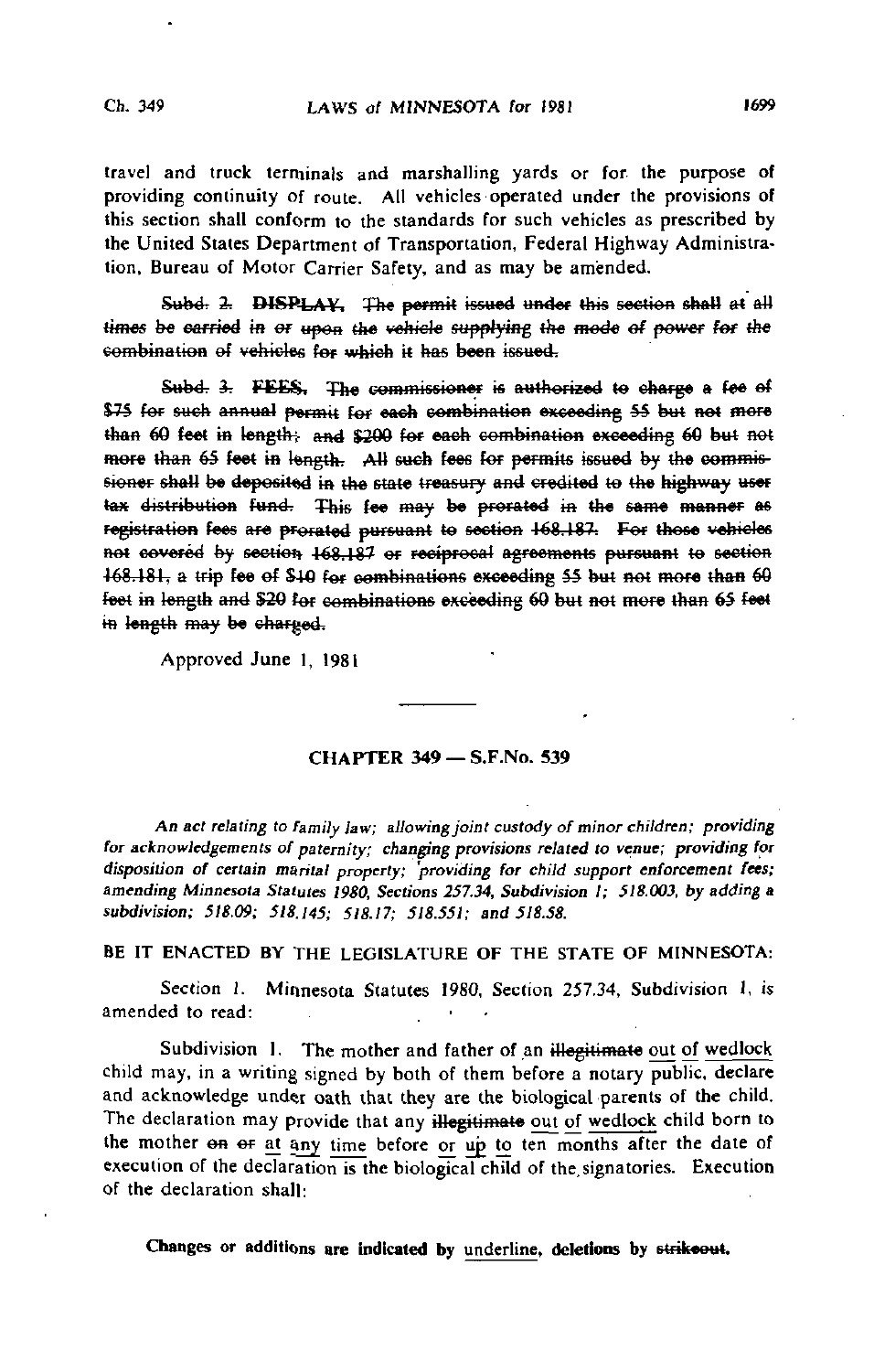(a) Have the same consequences as an acknowledgement by the signatories of parentage of the child for the purposes of sections 62A.041 and 62C.14, subdivision 5a;

(b) Be conclusive evidence that the signatories are parents of the child for. the purposes of sections 176.111 and 197.09 to 197.11;

(c) Have the same consequences as an acknowledgement by the father of paternity of the child for the purposes of sections 257.251 257.57 and 257.252 257.66;

(d) When timely filed with the division of vital statistics of the Minnesota department of health as provided in section 259.261, qualify as an affidavit stating the intention of the signatories to retain parental rights as provided in section 259.261 if it contains the information required by section 259.261 or rules promulgated thereunder;

(e) Have the same consequences as a writing declaring paternity of the child for the purposes of section 525.172; and

(f) Be conclusive evidence that the signatories are parents of the child for the purposes of chapter 573.

Sec. 2. Minnesota Statutes 1980, Section 518.003, is amended by adding a subdivision to read:

Subd. 3. CUSTODY. Unless otherwise agreed by the parties:

(a) "Legal custody" means the right to determine the child's upbringing, including education, health care and religious training.

(b) "Joint legal custody" means that both parents have equal rights and responsibilities, including the right to participate in major decisions determining the child's upbringing, including education, health care and. religious training.

(c) "Physical custody and residence" means the routine daily care and control and the residence of the child.

(d) "Joint physical custody" means that the routine daily care and control and the residence of the child is structured between the parties.

(e) Wherever used in this chapter, the term "custodial parent" or "custodian" means the person who has the physical custody of the child at any particular time.

Sec. 3. Minnesota Statutes 1980, Section 518.09, is amended to read:

### 518.09 PROCEEDING; HOW AND WHERE BROUGHT; VENUE.

A proceeding for dissolution or legal separation may be brought by either or both spouses and shall be commenced by personal service of the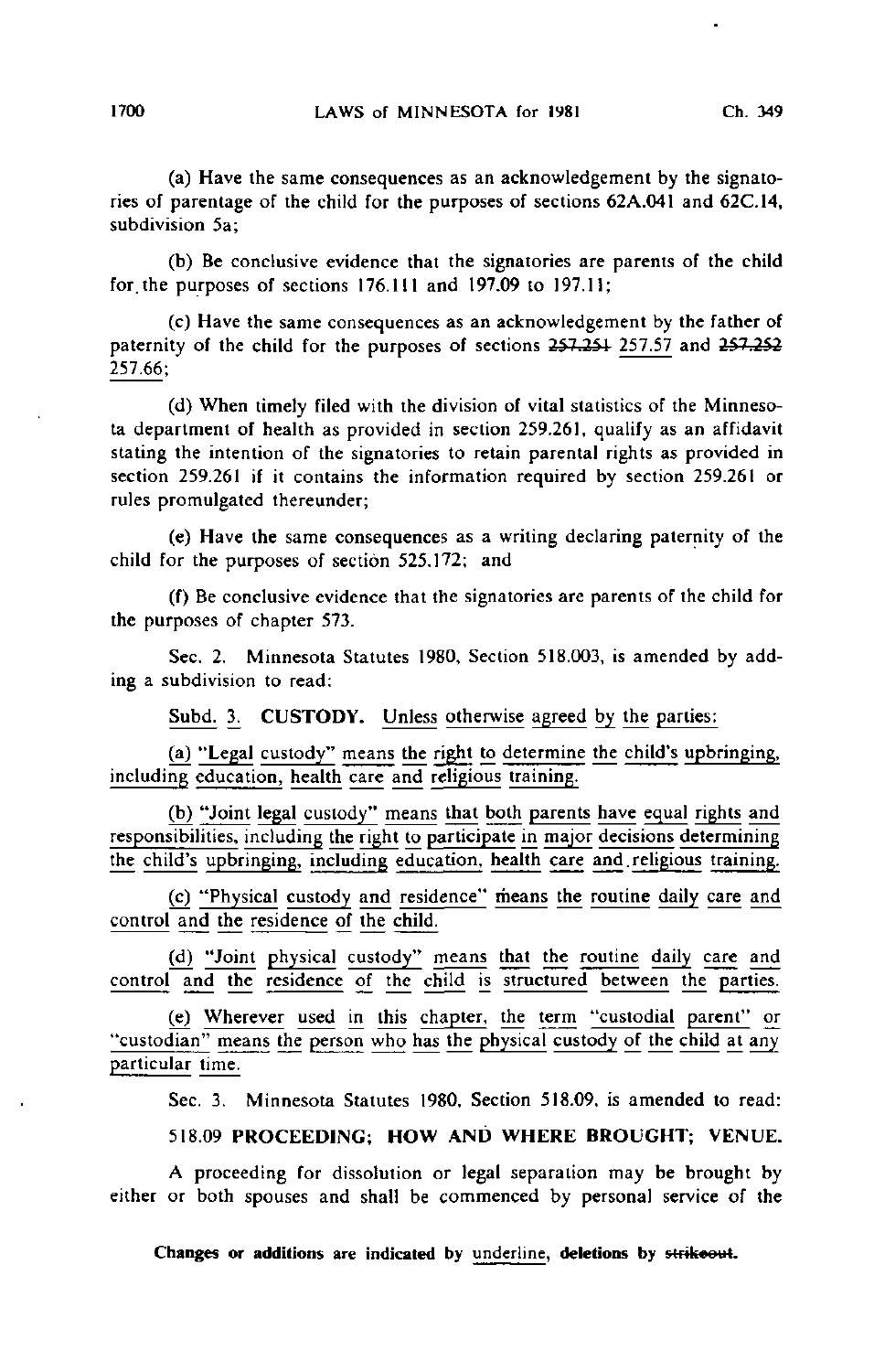summons and petition venued in the county where the petitioner either spouse resides  $er$ , if the petitioner is not a resident of the state; then venued in the county where the respondent resides. If neither party resides in the state and jurisdiction is based on the domicile of one or both of the parties either spouse. the proceeding may be brought in the county where either party is domiciled. If neither party resides or is domiciled in this state and jurisdiction is premised upon one of the parties being a member of the armed services stationed in this state for not less than 180 days immediately preceding the commencement of the proceeding, the proceeding may be brought in the county where the member is stationed. This venue shall be subject to the power of the court to change the place of hearing by consent of the parties, or when it appears to the court that an impartial hearing cannot be had in the county where the proceedings are pending, or when the convenience of the parties or the ends of justice would be promoted by the change. No summons shall be required if a joint petition is filed.

Sec. 4. Minnesota Statutes 1980, Section 518.145, is amended to read:

518.145 DECREE.

A decree of dissolution of marriage or of. legal separation is final when entered, subject to the right of appeal. When entered, the findings of fact and conclusions of law may constitute the judgment and decree. An appeal from the decree of dissolution that does not challenge the finding that the marriage is irretrievably broken does not delay the finality of that provision of the decree which dissolves the marriage beyond the time for appealing from that provision. A party may remarry before the time for appeal has run if it is not contested that the marriage is irretrievably broken or if a stipulation that the marriage is irretrievably broken is incorporated in the decree of dissolution.

Sec. 5. Minnesota Statutes 1980, Section 518.17, is amended to read:

518.17 CUSTODY AND SUPPORT OF CHILDREN ON JUDG-MENT.

Subdivision I. THE BEST INTERESTS OF THE CHILD. "The best interests of the child" means all relevant factors to be considered and evaluated by the court including:

(a) The wishes of the child's parent or parents as to his custody;

(b) The reasonable preference of the child, if the court deems the child to be of sufficient age to express preference;

(c) The interaction and interrelationship of the child with his parent or parents, his siblings, and any other person who may significantly affect the child's best interests;

(d) The child's adjustment to his home, school, and community;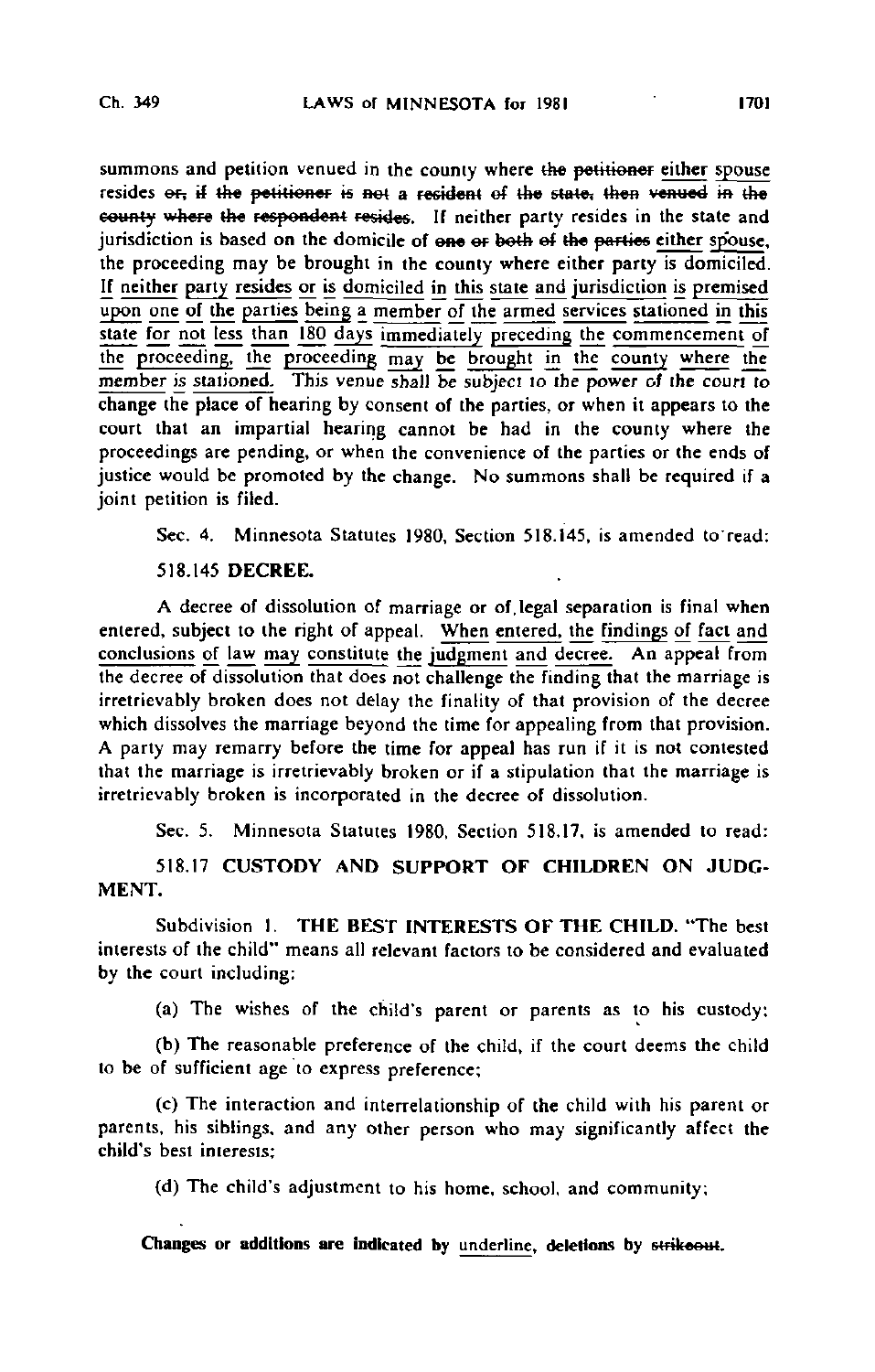(e) The length of time the child has lived in a stable, satisfactory environment and the desirability of maintaining continuity;

. (f) The permanence, as a family unit, of the existing or proposed custodial home;

(g) The mental and physical health of all individuals involved;

(h) The capacity and disposition of the parties to give the child love, affection, and guidance, and to continue educating and raising the child in his culture and religion or creed, if any; and

(i) The child's cultural background.

The court shall not consider conduct of a proposed custodian that does not affect his relationship to the child.

Subd. 2. FACTORS WHEN JOINT CUSTODY IS SOUGHT. In addition to the factors listed in subdivision 1, where either joint legal or joint physical custody is contemplated or sought, the court shall consider the following relevant factors:

(a) The ability of parents to cooperate in the rearing of their children;

(b) Methods for resolving disputes regarding any major decision concerning the life of the child, and the parents' willingness to use those methods; and

(c) Whether it would be detrimental to the child if one parent were to have sole authority over the child's upbringing.

Subd. 3. CUSTODY ORDER. Upon adjudging the nullity of a marriage, or a dissolution or separation, or a child custody proceeding, the court may shall make such further order as it deems just and proper concerning the care, custody, and maintenance of the minor children of the parties and may determine with which of the parents they, or any of them, shall remain: (a) the legal custody of the minor children of the parties which shall be sole or joint; (b) their physical custody and residence; and (c) their support. In determining the parent with whom a child shall remain custody, the court shall consider the best interests of the child and shall not prefer one parent over the other solely on the basis of the sex of the parent.

Subd. 3 4. CHILD SUPPORT. The court may order either or both parents owing a duty of support to a child of the marriage to pay an amount reasonable or necessary for his support, without regard to marital misconduct, after considering all relevant factors including:

(a) The financial resources and needs of the child;

(b) The financial resources and needs of the custodial parent;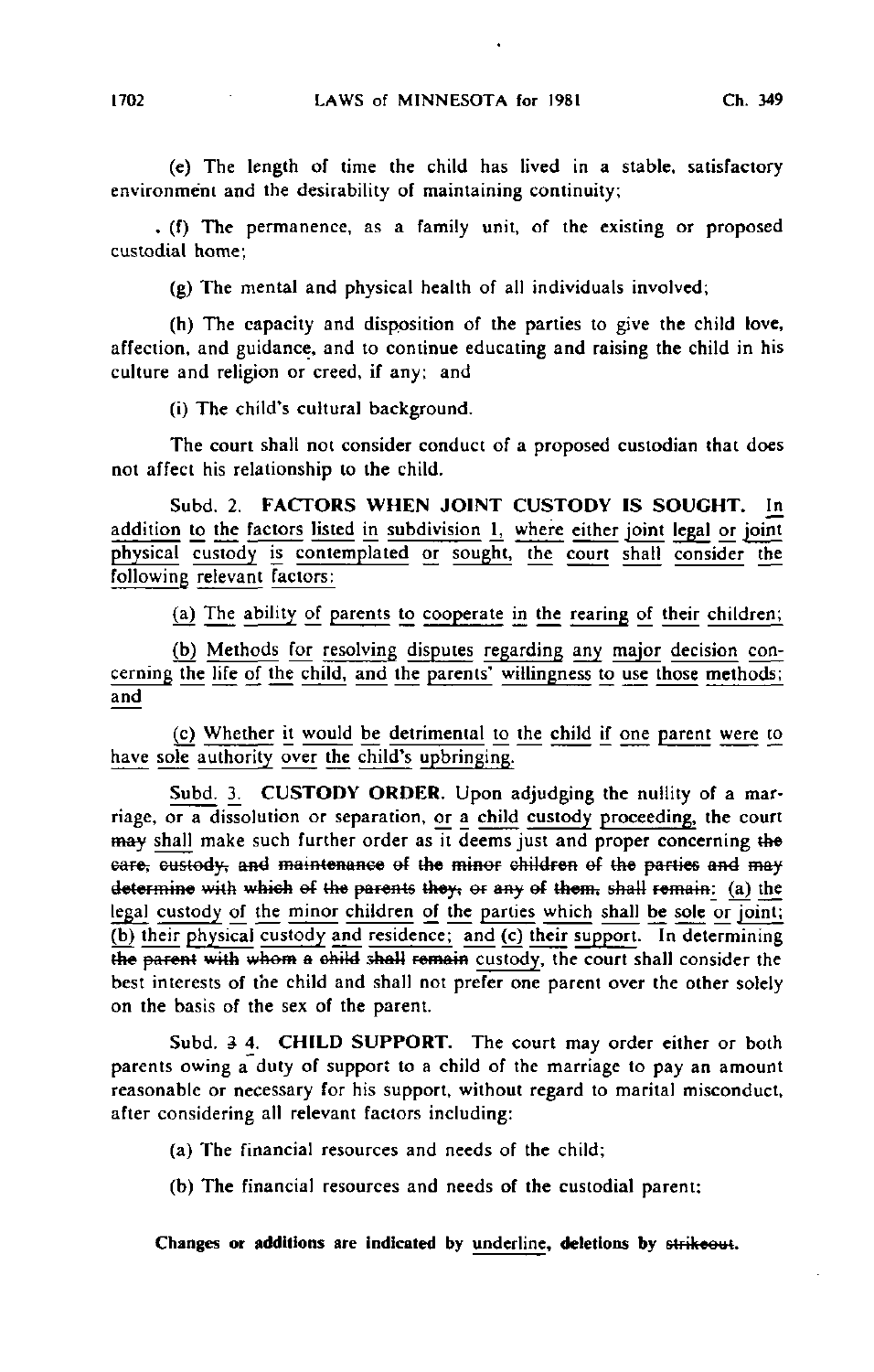(c) The standard of living the child would have enjoyed had the'marriage not been dissolved;

(d) The physical and emotional condition of the child, and his educational needs; and

(e) The financial resources and needs of the noncustodial parent.

Sec. 6. Minnesota Statutes 1980, Section 518.551, is amended to read:

## 518.551 MAINTENANCE AND SUPPORT PAYMENTS MADE TO WELFARE AGENCIES.

Subdivision 1. ORDER FOR PAYMENTS. A court having jurisdiction over proceedings for dissolution or legal separation shall direct that all payments ordered for maintenance and support shall be made to the agency responsible for the welfare payments, when it appears that the party who is to receive the maintenance and support payments will receive public assistance. Amounts received by the agency greater than the amount granted to the party receiving public assistance shall be remitted to that party.

The petitioner shall notify the agency responsible for the welfare payments of all proceedings for dissolution, legal separation or for the custody of a child if either party is receiving aid to families of dependent children or applies for such aid subsequent to the commencement of the proceeding. After receipt of the notice, the agency shall recommend to the court the support that is proper and adequate for the care and support of the child or children before the issuance of the order for judgment and decree in the proceeding.

If the court finds in a dissolution or legal separation proceeding before issuing the order for judgment and decree that notification has not been given to the agency responsible for the welfare payments, the court shall order that notification be made and shall not issue its order for judgment and decree until the agency has made its recommendations. In those proceedings in which no notification has been made pursuant to this "section and in which the agency determines that the judgment is not proper and adequate for the care and support of the child or children, it may petition the court for a redetermination of the support payments ordered.

Subd. 2. SERVICE FEE, When the public agency responsible for child support enforcement provides child support collection services either to a public assistance recipient or to a party who does not receive public assistance, the public agency may upon written notice to the obligor charge a monthly collection fee equivalent to the full monthly cost to the county of providing collection services, in addition to the amount of the child support which was ordered by the court. The fee shall be deposited in the county general fund. The service fee assessed is limited to ten percent of the monthly court ordered child support and shall not be assessed to obligors who are current in payment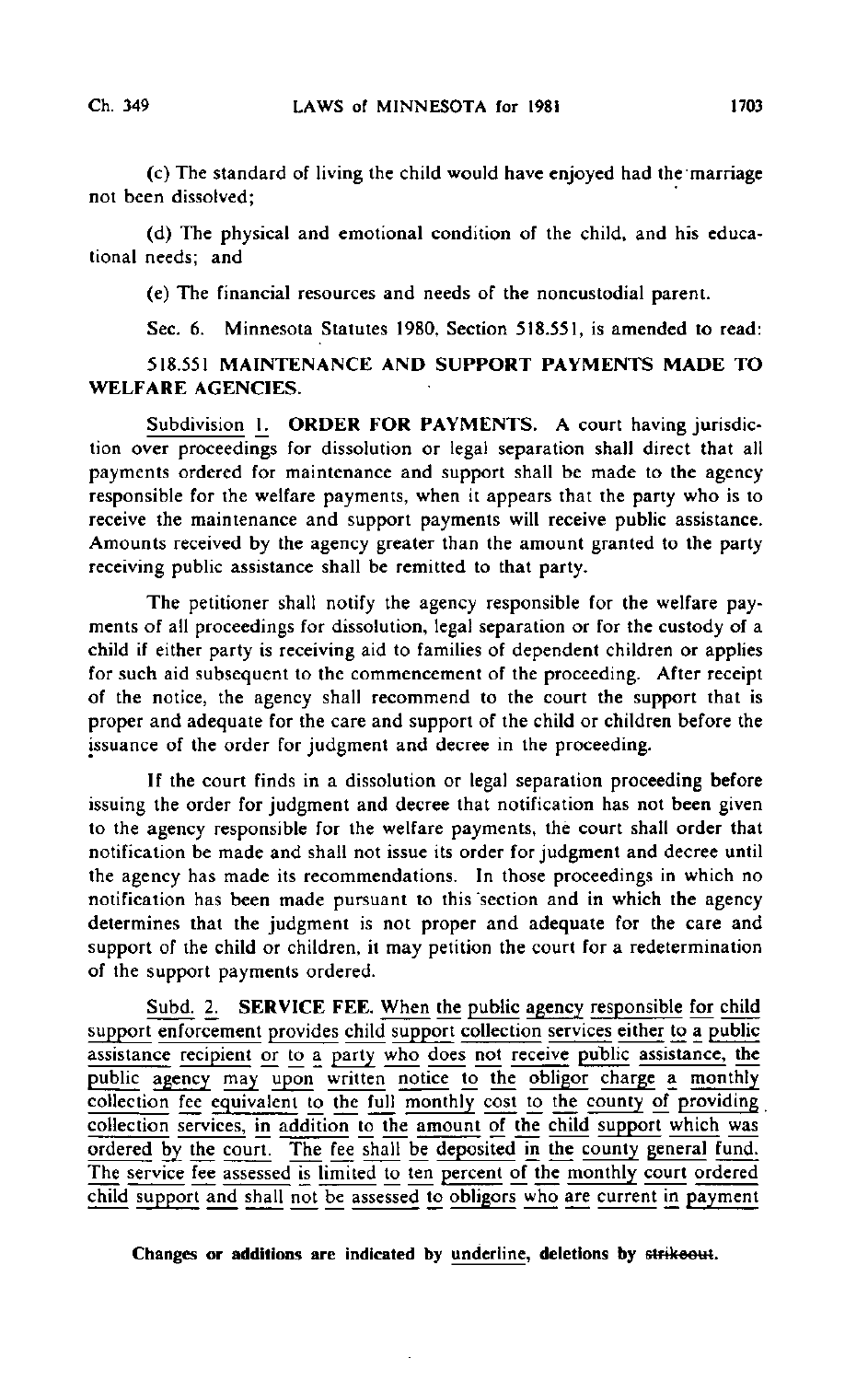of the monthly court ordered child support. No fee shall be imposed on the party who requests child support collection services.

Sec. 7. Minnesota Statutes 1980, Section 518.58, is amended to read:

# 518.58 DISPOSITION OF MARITAL PROPERTY.

Upon a dissolution of a marriage, an annulment, or in a proceeding for disposition of property following a dissolution of marriage by a court which lacked personal jurisdiction over the absent spouse or lacked jurisdiction to dispose of the property and which has since acquired jurisdiction, the court shall make a just and equitable disposition of the marital property of the parties without regard to marital misconduct, after making findings regarding the disposition of the property. The court shall base its findings on all relevant factors including the length of the marriage, any prior marriage of a party, the age, health, station, occupation, amount and sources of income, vocational skills, employability, estate, liabilities, needs, and opportunity for future acquisition of capital assets, the amount of support, maintenance and income of each party, whether the property award is in lieu of or in addition to maintenance or support. The court shall also consider the contribution of each in the acquisition, preservation, depreciation or appreciation in the amount or value of the marital property, as well as the contribution of a spouse as a homemaker. It shall be presumed that each spouse made a substantial contribution to the acquisition of income and property while they were living together as husband and wife. The court may also award to either spouse the household goods and furniture of the parties, whether or not acquired during the marriage.

If the court finds that either spouse's resources or property, including his portion of the marital property as defined in section 518.54, subdivision 5 are so inadequate as to work an unfair hardship, considering all relevant circumstances, the court may, in addition to the marital property, apportion up to one-half of the property otherwise excluded under section 518.54, subdivision 5, clauses (a) to (d) to prevent the unfair hardship. If the court apportions property other than marital property, it shall make findings in support of the apportionment. The findings shall be based on all relevant factors including the length of the marriage, any prior marriage of a party, the age, health, station, occupation, amount and sources of income, vocational skills, employability, estate, liabilities, needs, and opportunity for future acquisition of capital assets and income of each party.

Unless otherwise specifically set forth in the decree, if in a decree of dissolution one party is awarded the homestead and the other party is awarded a fixed dollar amount based on an assumed or appraised market value of the homestead and within 24 months following the decree the homestead is sold, within six months of the sale either party may petition, and the court may grant, an apportionment of the proceeds in the proportion awarded in the decree, based upon the net sale price rather than the assumed or appraised